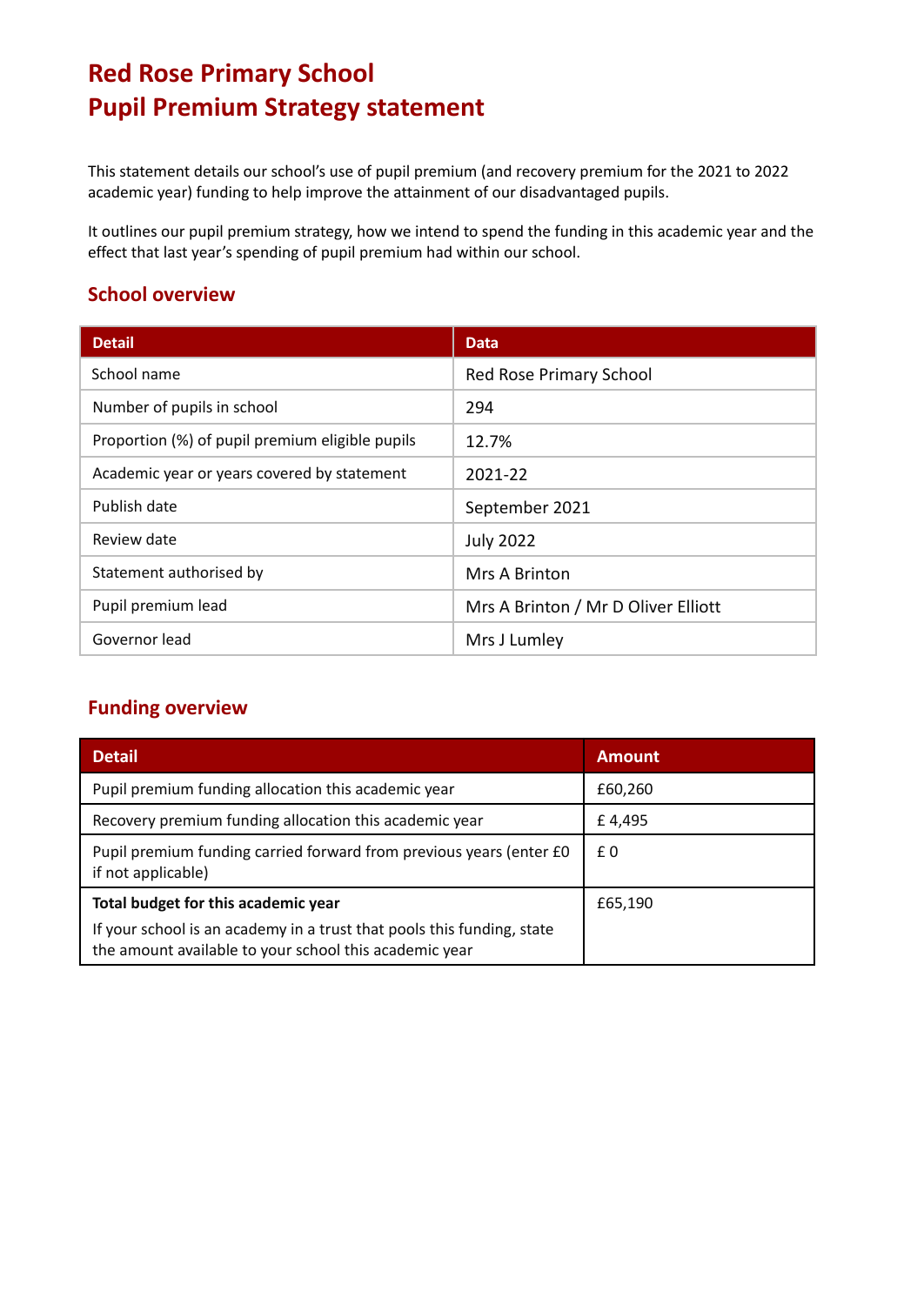## **Part A: Pupil premium strategy plan**

### **Statement of intent**

At Red Rose Primary School we ensure that appropriate provision is made for pupils who belong to disadvantaged groups, ensuring that the needs of such pupils are adequately assessed and addressed. All of our work through Pupil Premium will be aimed at accelerating progress and overcoming barriers to learning so that these pupils achieve similar outcomes to their peers to diminish the difference between Pupil Premium and non Pupil Premium pupils.

- Promoting an ethos of attainment of all children rather than stereotyping disadvantaged children as a group with less potential to succeed.
- Having individualised approaches to address barriers to learning at an early stage through intervention.
- Focusing on high quality teaching and effective deployment of staff to support disadvantaged children.
- Make decisions based on detailed data analysis and responding to evidence.

### **Challenges**

This details the key challenges to achievement that we have identified among our disadvantaged pupils.

| <b>Challenge</b><br>number | <b>Detail of challenge</b>                                                                                                                                                                                                                                                                                                 |
|----------------------------|----------------------------------------------------------------------------------------------------------------------------------------------------------------------------------------------------------------------------------------------------------------------------------------------------------------------------|
| $\mathbf{1}$               | On entry to Reception, children come from a wide range of private and state nurseries<br>resulting in a wide range of starting points.                                                                                                                                                                                     |
| $\overline{2}$             | 68% of disadvantaged children have SEND with 34% of all PP pupils having significant<br>SEND needs requiring high levels of care and support.                                                                                                                                                                              |
| $\overline{3}$             | Some PP pupils lack resilience and struggle to remain focused when in a larger class.<br>They often lack self esteem and often see themselves as less able than their peers. This<br>can affect their ability to concentrate on academic activities, especially when working<br>with others or when tasks are challenging. |
| $\overline{4}$             | Some Year 1 disadvantaged pupils struggle to meet the phonics standard at the end of<br>the year. This slows their progress in all curriculum areas that demand effective reading<br>strategies.                                                                                                                           |
| 5                          | All children need high quality teaching and feedback to ensure they make progress and<br>develop appropriate skills and knowledge.                                                                                                                                                                                         |
| 6                          | Less engagement in supporting children to read at home means staff have to<br>ensure there are opportunities in school to support and value reading.                                                                                                                                                                       |
| 7                          | Attendance rates for PP pupils are not in line with non PP pupils.                                                                                                                                                                                                                                                         |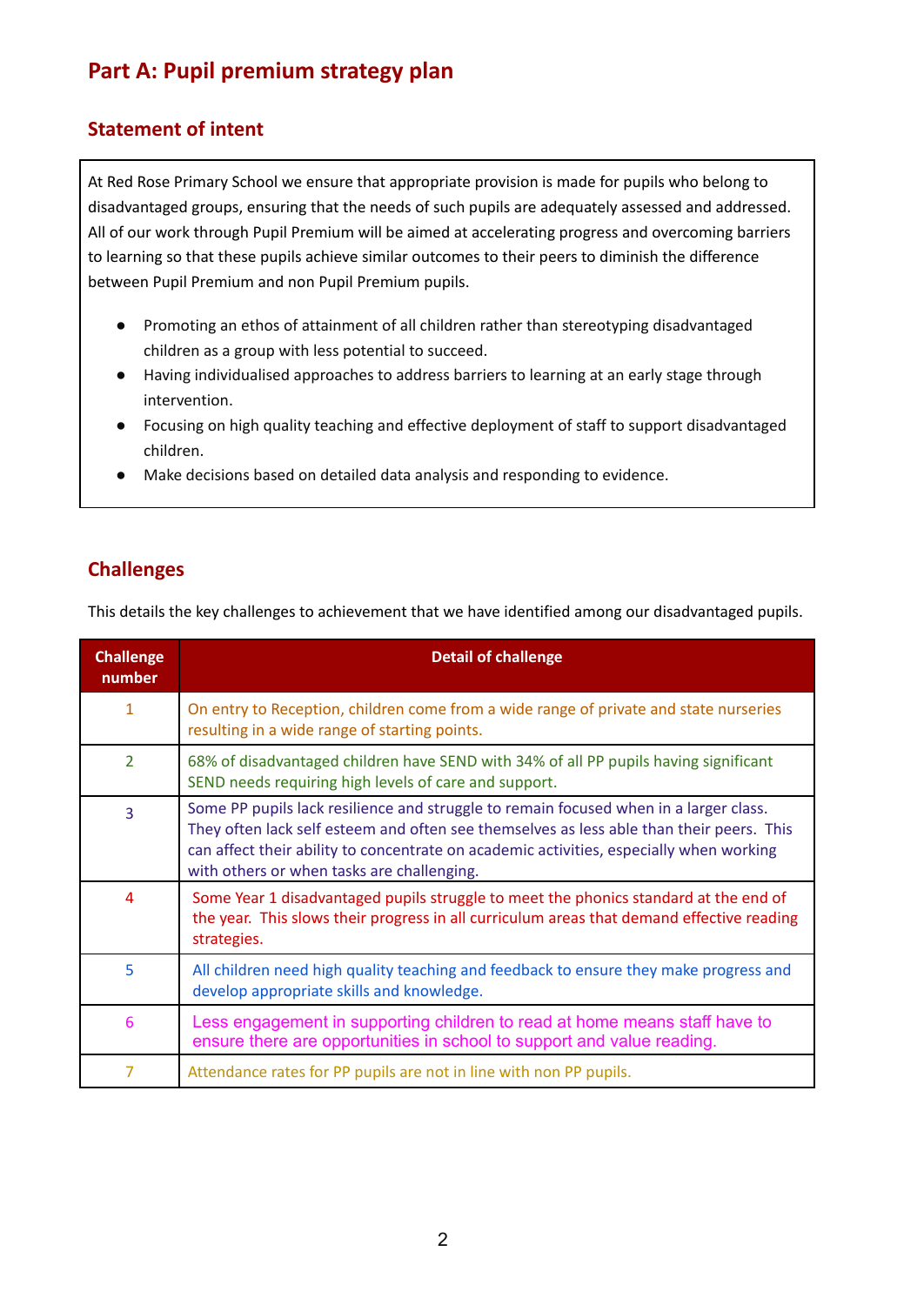### **Intended outcomes**

This explains the outcomes we are aiming for **by the end of our current strategy plan**, and how we will measure whether they have been achieved.

| <b>Intended outcome</b>                                                                                                                                                          | <b>Success criteria</b>                                                                                                                                             |
|----------------------------------------------------------------------------------------------------------------------------------------------------------------------------------|---------------------------------------------------------------------------------------------------------------------------------------------------------------------|
| Pupils eligible for Pupil Premium in EYFS make<br>rapid progress in all areas to meet national<br>expectations.                                                                  | A higher proportion of Pupil Premium children<br>meet a Good Level of Development than in 2021.                                                                     |
| Increased rates of of progress for PP children with<br><b>SEND</b>                                                                                                               | Accelerated progress for PP children with SEND                                                                                                                      |
| Improve emotional resilience for all pupils through<br>use of TA support and intervention.                                                                                       | Lesson observations will demonstrate pupils'<br>positive attitudes to learning and good<br>behaviours.                                                              |
| All staff are confident in delivering Floppy's<br>Phonics. Y1 and Y2 phonic screening scores<br>confirm that increased proportions of<br>disadvantaged pupils meet the standard. | PP outcomes in phonics are broadly in line with<br>non PP pupils.                                                                                                   |
| Staff confidently use evidence based whole class<br>teaching strategies and interventions                                                                                        | Increased proportions of pupils will reach ARE in<br>English and Maths across the school.                                                                           |
| Increase engagement with parents to support<br>home reading.<br>Provide increased opportunities in school to<br>support and enthuse a love of reading.                           | By the end of the academic year, attainment in<br>reading for all pupils improves across the whole<br>school compared to standardised assessment in<br>summer 2021. |
| Attendance rates for PP pupils improve.                                                                                                                                          | Increased attendance rates for PP children                                                                                                                          |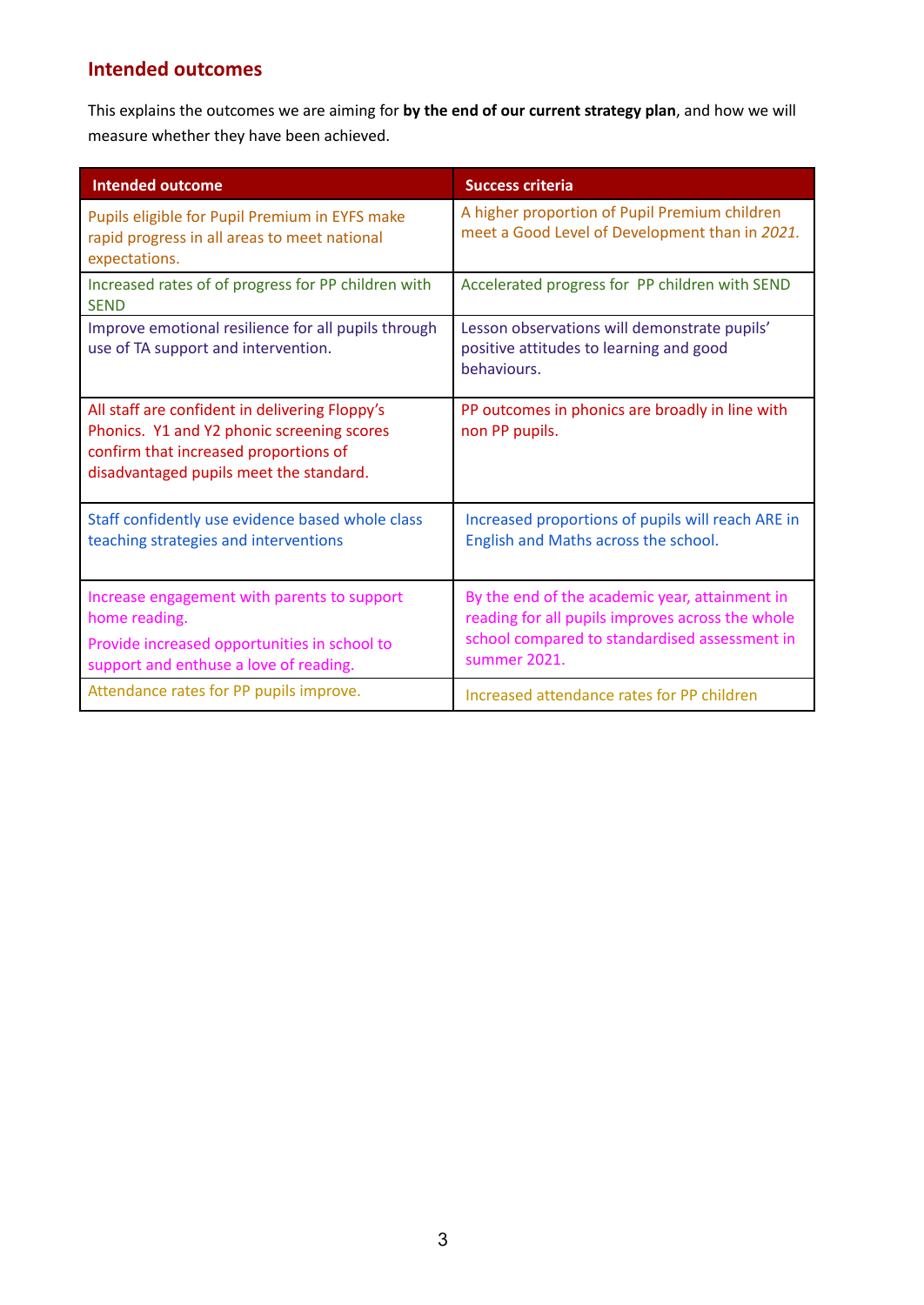## **Activity in this academic year**

This details how we intend to spend our pupil premium (and recovery premium funding) **this academic year** to address the challenges listed above.

## **Teaching (for example, CPD, recruitment and retention)**

#### **Budgeted cost: £32,500**

| <b>Activity</b>                                                                                                                                                                           | <b>Evidence that supports this approach</b>                                                                                                                                                                                                                                                                                                                                                                                                                                                                                                                                                                      | <b>Challenge</b><br>number(s)<br>addressed |
|-------------------------------------------------------------------------------------------------------------------------------------------------------------------------------------------|------------------------------------------------------------------------------------------------------------------------------------------------------------------------------------------------------------------------------------------------------------------------------------------------------------------------------------------------------------------------------------------------------------------------------------------------------------------------------------------------------------------------------------------------------------------------------------------------------------------|--------------------------------------------|
| Ensure all relevant staff (including new staff)<br>have received paid-for training to deliver the<br>'Floppy's Phonics' scheme effectively and<br>support in implementing this programme. | <b>EEF research shows that:</b><br>Phonics approaches have been consistently<br>found to be effective in supporting younger<br>readers to master the basics of reading, with an<br>average impact of an additional four months'<br>progress.                                                                                                                                                                                                                                                                                                                                                                     | 1, 4                                       |
| Ensuring staff use evidence-based whole-class<br>teaching strategies and interventions.                                                                                                   | <b>EEF research shows that:</b><br>Metacognition and self-regulation approaches<br>have consistently high levels of impact, with<br>pupils making an average of seven months'<br>additional progress.<br>Overall, the introduction of peer tutoring<br>approaches appears to have a positive impact<br>on learning, with an average positive effect<br>equivalent to approximately five additional<br>months' progress.<br>There are a number of meta-analyses which<br>indicate that, on average, mastery learning<br>approaches are effective, leading to an<br>additional five months' progress.              | 1, 2, 4, 5                                 |
| Ensure all subject leads attend CPD to enable<br>staff to effectively lead their subject area.                                                                                            | TDT research found that:<br>Teachers are most likely to improve when: they<br>engage in sustained improvement programmes<br>over a period of two terms or longer; their<br>experience, needs and their vision of pupils'<br>success are taken into account during<br>development processes they get opportunities<br>to discuss with each other both the theory and<br>practice of new ideas, they are clear on the<br>intended impact of development upon pupils<br>and use formative assessment to gauge the<br>impact of ideas and practises, adapting their<br>approaches (with expert guidance) accordingly | 1, 2, 4, 5                                 |
| Ensuring all staff receive coaching training<br>throughout the year to support with pedagogy<br>and strategies alongside support from<br><b>Implementation Leads</b>                      | <b>National College Guidance report on coaching</b><br>states:<br>When teachers' learning is based on their<br>genuine assessment and understanding of<br>pupils' learning they can start to make<br>adaptations to their practice which can lead to<br>real differences in outcomes.                                                                                                                                                                                                                                                                                                                            | 1, 4, 5                                    |
| Availability of Implementation Leads to work<br>alongside staff, in particular supporting ECT<br>staff and those less confident.                                                          | EEF publication Putting evidence to work<br>highlights the importance of building<br>implementation teams and identifying and                                                                                                                                                                                                                                                                                                                                                                                                                                                                                    | 1, 5                                       |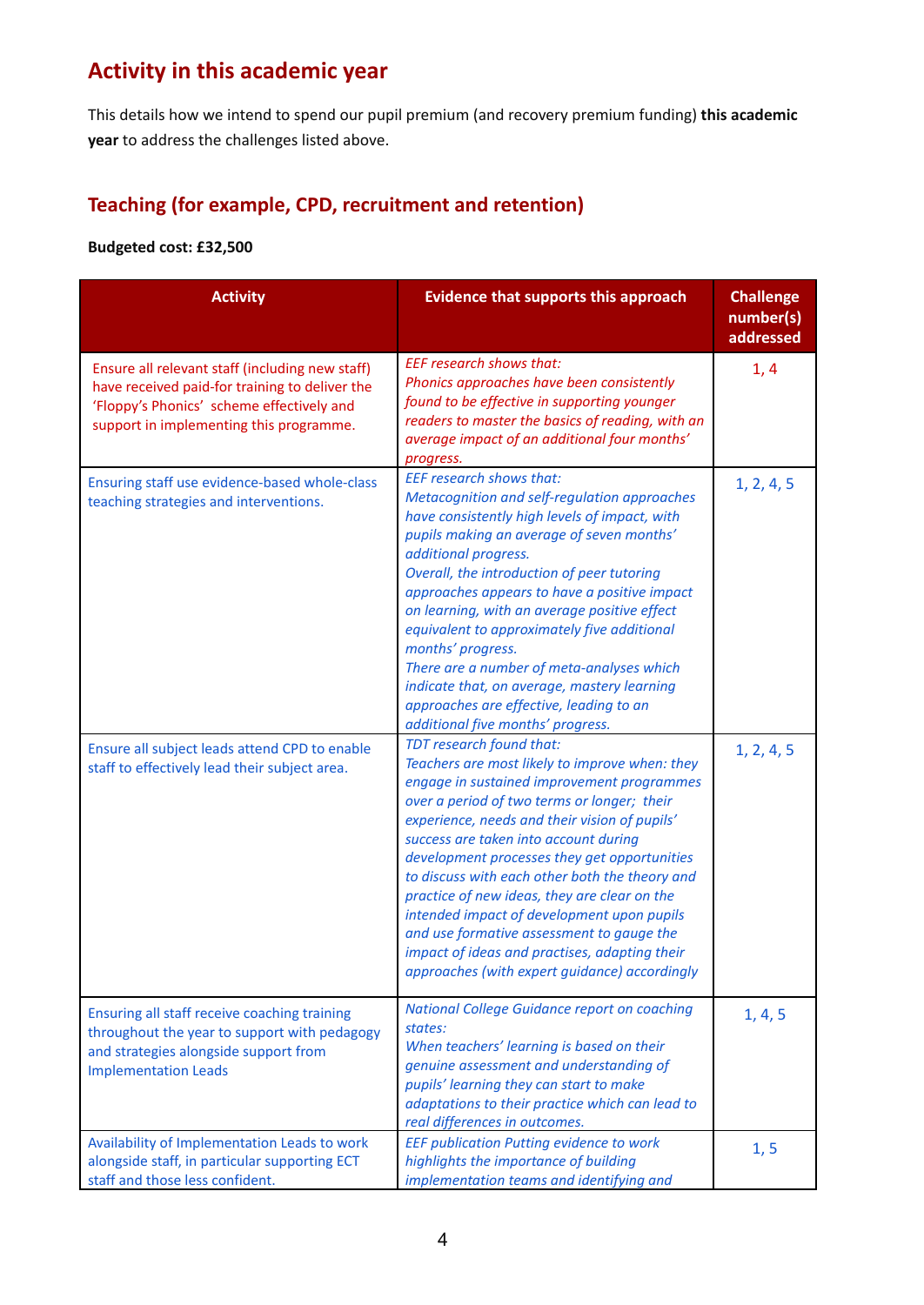|                                                                                                                          | cultivating leaders of implementation across<br>school.                                                                                                                                                                                                                                                                               |      |
|--------------------------------------------------------------------------------------------------------------------------|---------------------------------------------------------------------------------------------------------------------------------------------------------------------------------------------------------------------------------------------------------------------------------------------------------------------------------------|------|
| Support from SENCO in ensuring children's SEN<br>needs are being met and that TAs are used<br>effectively across school. | The EEF evidence review underpinning the<br>'Special Education in Mainstream Schools'<br>guidance report found strong evidence that<br>high-quality teaching for pupils with SEND is<br>firmly based on strategies that will already be<br>in the repertoire of every mainstream teacher,<br>or can be relatively easily added to it. | 1, 2 |

## **Targeted academic support (for example, tutoring, one-to-one support structured interventions)**

Budgeted cost: £ *17,000*

| <b>Activity</b>                                                                                                                               | <b>Evidence that supports this approach</b>                                                                                                                                                                                                                          | <b>Challenge</b><br>number(s)<br>addressed |
|-----------------------------------------------------------------------------------------------------------------------------------------------|----------------------------------------------------------------------------------------------------------------------------------------------------------------------------------------------------------------------------------------------------------------------|--------------------------------------------|
| Smaller class sizes across school to support<br>learning.                                                                                     | EEF: Reducing class size appears to result in<br>around three months' additional progress for<br>pupils, evidence does not show particularly<br>large or clear effects until class size is reduced<br>substantially to fewer than 20 or even 15 pupils.              | 1, 3, 5                                    |
| Small group tuition to support catch up.                                                                                                      | EEF: Evidence shows that small group tuition is<br>effective and, as a rule of thumb, the smaller<br>the group the better.                                                                                                                                           | 3, 5                                       |
| SEL interventions planned and implemented to<br>support emotional resilience.<br>Use of Commando Joe programme to support<br>with SEL.        | EEF: On average, SEL interventions have an<br>identifiable and valuable impact on attitudes to<br>learning and social relationships in school. They<br>also have an average overall impact of four<br>months' additional progress on attainment.                     | 3                                          |
| Opportunities for peer to peer reading for the<br>lowest 20% of pupils.<br>Use of our school Therapy dog to support the<br>'love of reading'. | 'Peer tutoring' approaches appear to have a<br>positive impact on learning, with an average<br>positive effect equivalent to approximately five<br>additional months' progress.                                                                                      | 1, 6                                       |
| <b>Purchase Accelerated Reader for fluent readers</b><br>to support with engagement and<br>comprehension                                      | EEF: reading comprehension approaches deliver<br>an additional six months' progress. These<br>approaches are more effective for older readers<br>(8 years and above)                                                                                                 | 6                                          |
| Purchase Lexia, Times Table Rockstars, Spelling<br><b>Shed</b>                                                                                | EEF: individualised instruction has a positive<br>effect on learners, on average children made<br>two additional months' progress in word<br>recognition and decoding skills and one<br>additional month of progress in reading fluency<br>and comprehension skills, | 1,5                                        |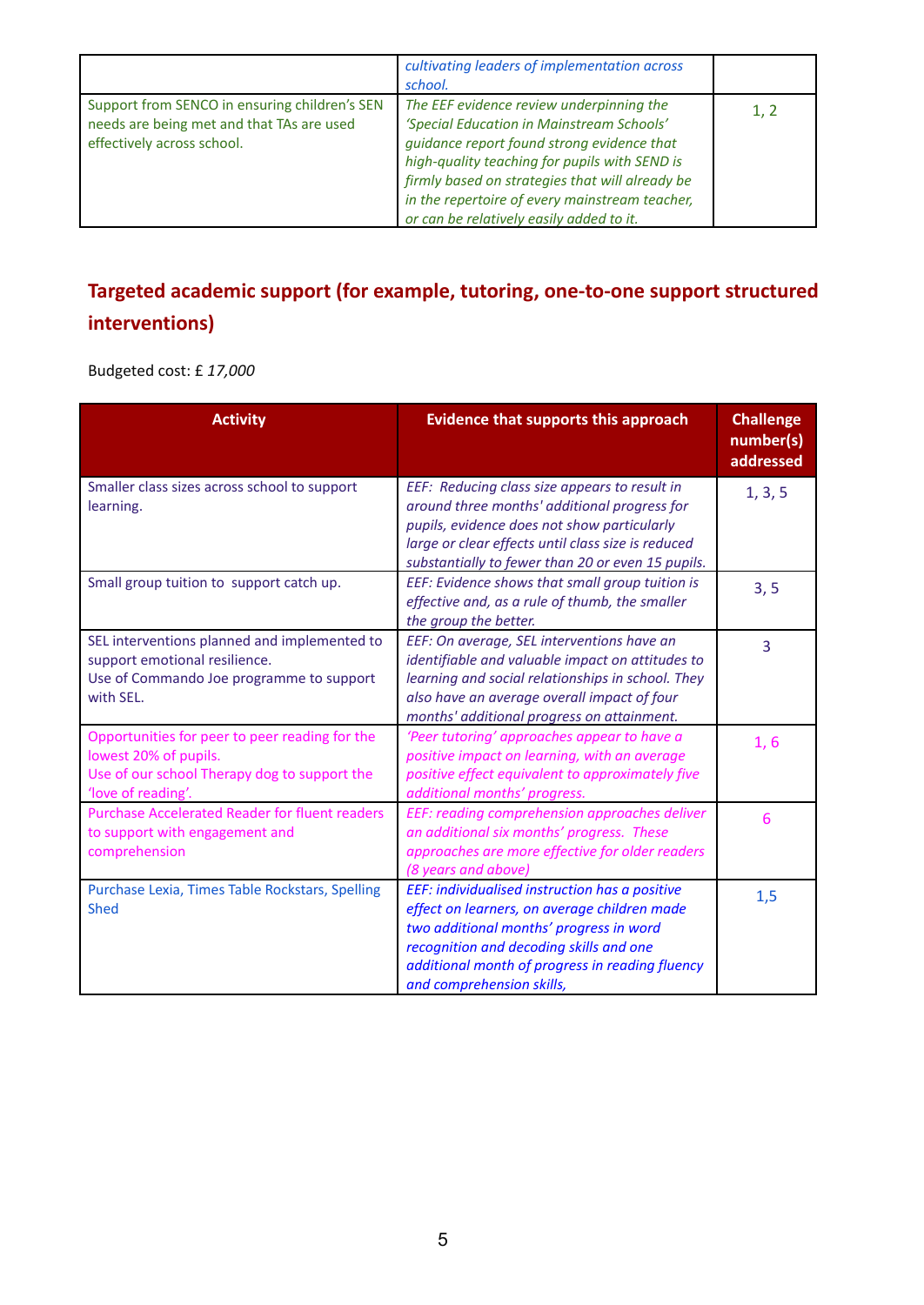## **Wider strategies (for example, related to attendance, behaviour, wellbeing)**

Budgeted cost: £ *15,600*

| <b>Activity</b>                                                                                                                      | <b>Evidence that supports this approach</b>                                                                                                      | <b>Challenge</b><br>number(s)<br>addressed |
|--------------------------------------------------------------------------------------------------------------------------------------|--------------------------------------------------------------------------------------------------------------------------------------------------|--------------------------------------------|
| <b>Employment of the School Business Manager to</b><br>monitor attendance and raise any concerns or<br>patterns in attendance.       | EEF: increasing parental engagement in<br>primary and secondary schools had on average<br>two to three months' positive impact.                  | 1, 7                                       |
| Employment of 2 full time sports coaches to<br>lead sports provision at lunchtime and an<br>additional coach one lunchtime per week. | EEF: behaviour interventions can produce<br>moderate improvements in academic<br>performance along with a decrease in<br>problematic behaviours. | 3                                          |
| TAs & SLT deployed at lunchtime to support<br>playground supervision.                                                                | 'The overall impact of sports participation on<br>academic achievement tends to be positive.'                                                    | 3                                          |
| Free access for after school activities and<br>breakfast club                                                                        | Research shows that pupils who have not<br>participated in an after school club by the age<br>of 9yrs are very unlikely to participate.          | 1. 7                                       |

## **Total budgeted cost: £65,100**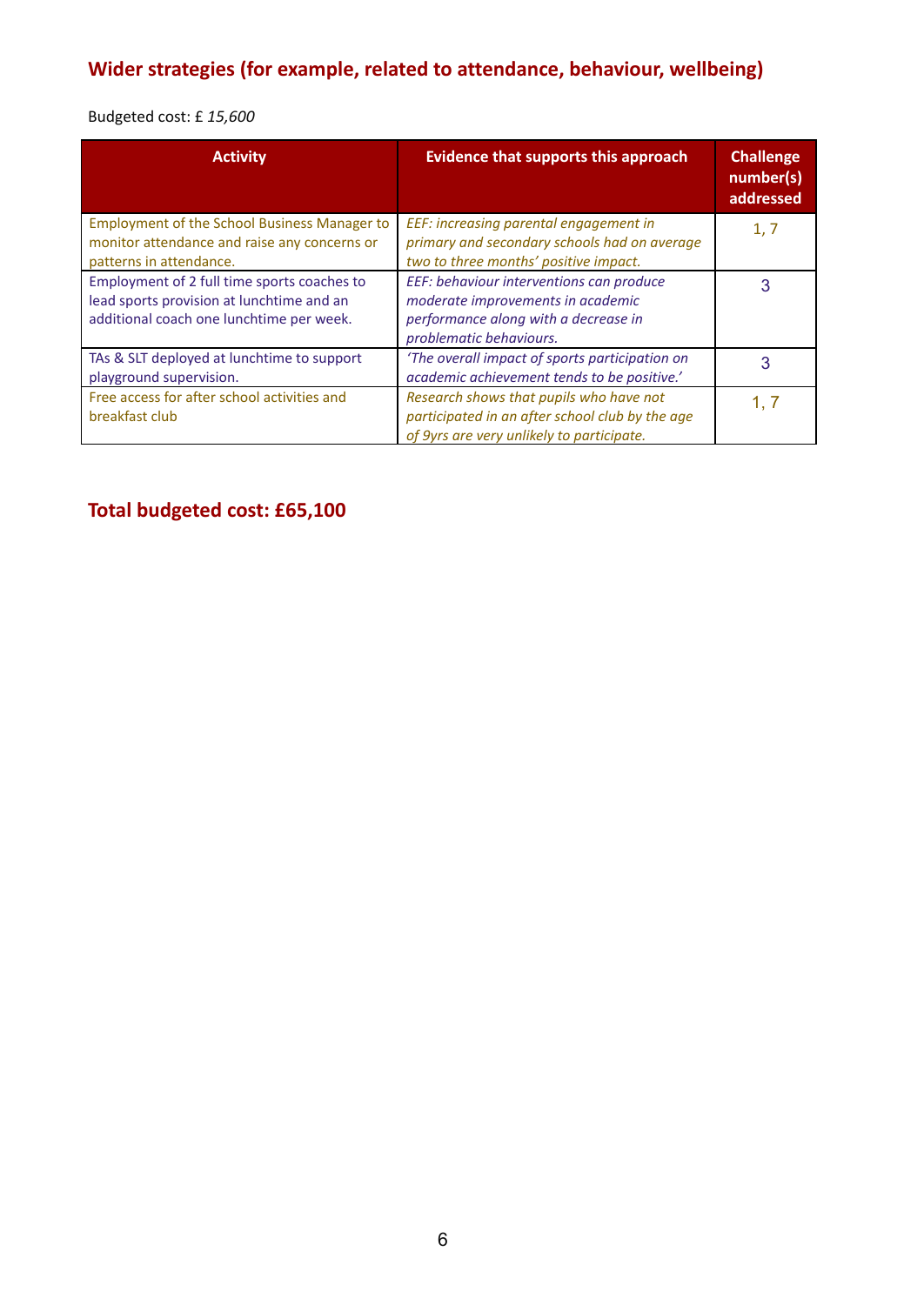### **Part B: Review of outcomes in the previous academic year Pupil premium strategy outcomes**

This details the impact that our pupil premium activity had on pupils in the 2020 to 2021 academic year.

Due to COVID-19, performance measures have not been published for 2020 to 2021, and 2020 to 2021 results will not be used to hold schools to account. Given this, other pupil evaluations have been undertaken during the 2020 to 2021 academic year, and we have taken these into account when evaluating our strategy.

Strategies used in 2020-21 were successful and so the school will continue to use some of these approaches.

#### **Teaching Strategies**

Staff training in the use of online platforms allowed us to provide a high quality remote education offer. As a result of live lessons and high quality teaching, gaps in pupil knowledge were reduced allowing the school to provide a full curriculum upon return to school in March 2021. Our remote learning offer was a strength of the school. Reading was prioritised during the year and whilst the pupils were learning remotely. Staff received high quality CPD and this fed into teaching strategies deployed and the development of our Red Rose curriculum.

#### **Targeted Intervention**

Intervention was used effectively in the autumn term to address gaps in Mathematical knowledge and small group tuition during the summer term allowed for gaps in phonics and English to be addressed. Identified pupils receiving one to one tuition across the autumn and summer term made good progress and achieved phonics results (84%) in line with national figures 2019. Gaps in spelling knowledge and letter formation in KS1 are areas for improvement as we move into 2021-22.

#### **Wider Strategies**

Google Classroom allowed us to develop parental engagement through the ability to hold virtual meetings with parents. We were still able to run a breakfast club which supported attendance. Attendance figures for PP vs non PP were in line. We achieved the Well-Being award in July 2021 and have worked with the Mental Health Support Team to ensure our children are as supported as they can be during the pandemic. We have also made several referrals to CAMHS and OT for children who might need these services. We have continued to use our school councillor to support pupils and provided staff CPD on supporting staff and pupil well being. A member of staff has been trained as a mental health first aider.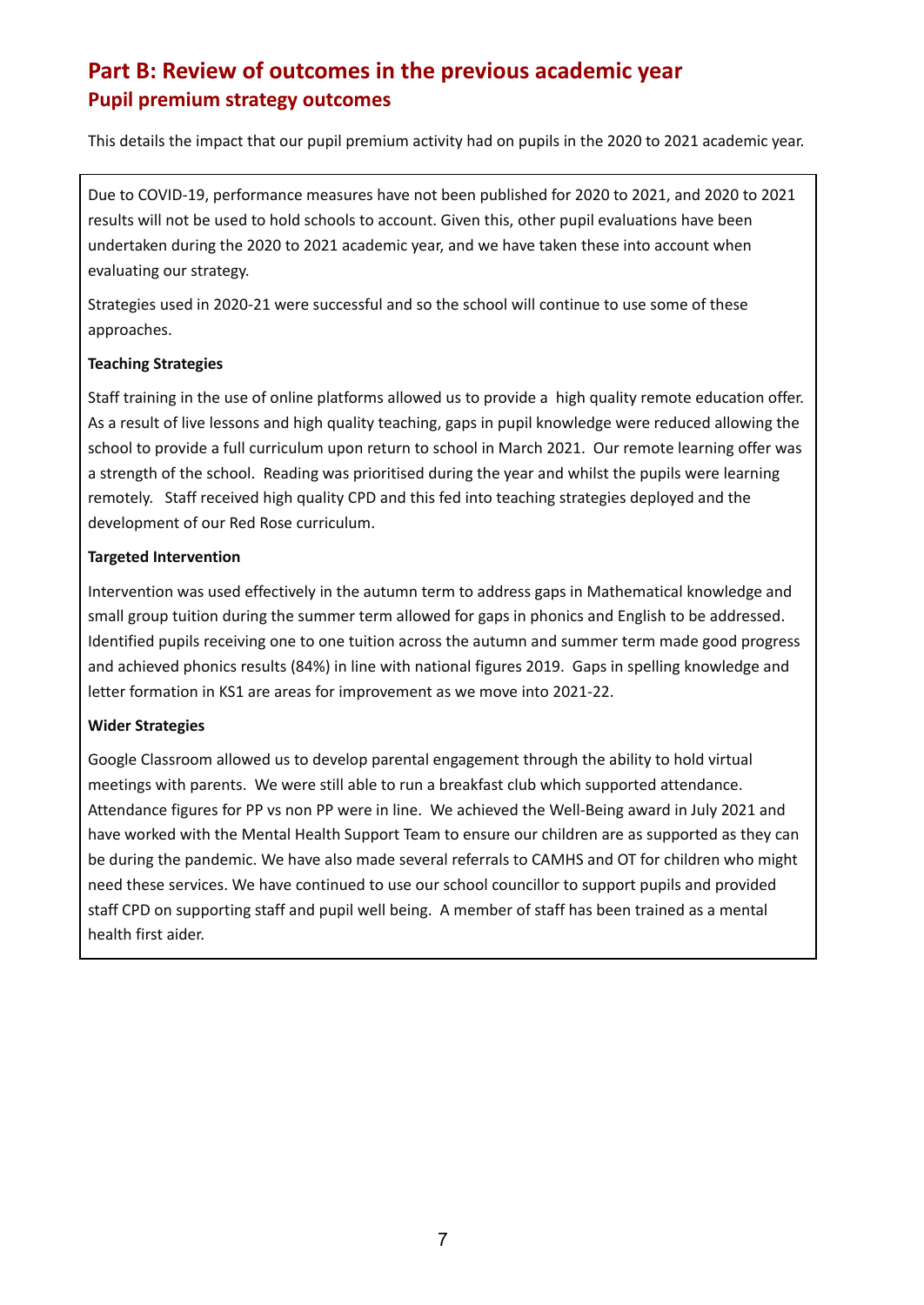# **Part C: Governance – monitoring the effectiveness of the Pupil Premium Strategy**

Governors are involved in evaluating our Pupil Premium Strategy termly. Please see below a brief summary of discussions about the effectiveness of the strategy to address the intended outcomes.

| <b>Activity</b>                                      | <b>Autumn 2021 Evaluation</b>                                                                                                                                                                                                                                                                                                                                                                                                                                                                                                                                                                                                                                                                                                                                                                                                                                                                                                                                                                                                                                                                                                                                                                                                                                                                                                                         | <b>Committee</b><br><b>Date</b> |
|------------------------------------------------------|-------------------------------------------------------------------------------------------------------------------------------------------------------------------------------------------------------------------------------------------------------------------------------------------------------------------------------------------------------------------------------------------------------------------------------------------------------------------------------------------------------------------------------------------------------------------------------------------------------------------------------------------------------------------------------------------------------------------------------------------------------------------------------------------------------------------------------------------------------------------------------------------------------------------------------------------------------------------------------------------------------------------------------------------------------------------------------------------------------------------------------------------------------------------------------------------------------------------------------------------------------------------------------------------------------------------------------------------------------|---------------------------------|
| <b>Teaching</b><br><b>Priorities</b>                 | All staff have received paid training to deliver Floppy's Phonics. This was<br>delivered through 5 hrs of training broken up into 3 sections. Regular staff<br>training then continued as part of the autumn term staff meeting agenda. The<br>new phonics scheme was introduced to parents and children in September and<br>phonics folders are sent home daily. Feedback from staff and children is positive.<br>Learning walks and book scrutinies demonstrate that there is fidelity to the<br>scheme. Phonic screening results at the end of autumn term were 91%. Lesson<br>observations and monitoring walks demonstrate that staff are using<br>metacognition and self regulation approaches in class. All subject leads<br>completed network meetings for their subject area and have directed subject<br>leadership time. This has enabled staff to monitor their curriculum area. All staff<br>have received coaching training. Opportunities to embed this training are<br>planned for the spring term. Implementation Leads are working with staff across<br>school with increased capacity for the spring term. ECT and less confident staff<br>have been supported with delivery. Detailed SEN plans and clear SEN<br>interventions with measurable SMART targets has ensured staff have focused on<br>addressing areas of difficulty. |                                 |
| <b>Targeted</b><br><b>Academic</b><br><b>Support</b> | Smaller classes across school are having a positive impact on outcomes. End of<br>term data demonstrates children are making good progress with writing slightly<br>weaker. This will be a focus for interventions and small group teaching in the<br>spring term. We have been able to employ an additional teacher 3 mornings a<br>week to deliver small group intervention to identified pupils. Increased staff<br>capacity as we move into the spring term will allow for further cohorts to<br>experience small group teaching. Y5 & Y6 children have listened to readers in<br>KS1 x3 weekly and this has had a positive effect. Accelerated Reader scores are<br>closely monitored and achievements celebrated through certificates and praise.<br>Additional books are to be purchased in the spring term to give a wider range of<br>texts.                                                                                                                                                                                                                                                                                                                                                                                                                                                                                                 |                                 |
| Wider<br><b>Strategies</b>                           | Attendance has fallen during the autumn term due to COVID. Overall attendance<br>for the autumn term was 95% which was strong compared to National figures<br>and attendance for primaries in Durham. The employment of sports coaches on<br>a lunchtime has had a positive effect on behaviour and engaging pupils in active<br>purposeful games. A wide range of after school clubs were offered during the<br>autumn term with a strong uptake. A high % of PP children engaged in<br>afterschool activities. School is participating in a Local Authority pilot on<br>supporting 'anxiety in school'. Professional support and training is to be rolled<br>out in the spring term alongside face to face support for pupils.                                                                                                                                                                                                                                                                                                                                                                                                                                                                                                                                                                                                                      |                                 |